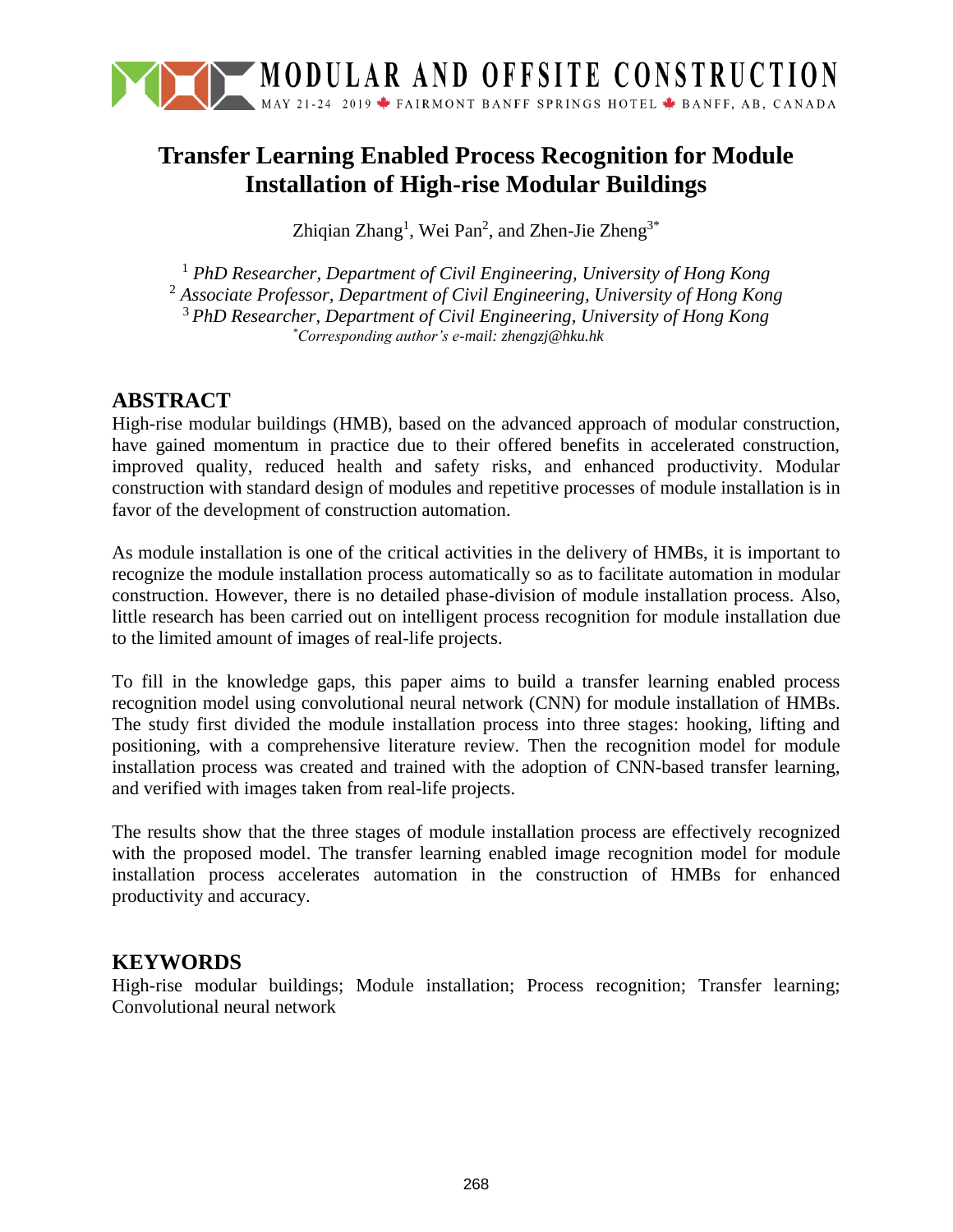# **INTRODUCTION**

Modular construction (MC) represents the most advanced level of offsite construction with reference to Gibb's categorization of various offsite technologies (Gibb 1999), which is a novel approach by using the Design for Manufacture and Assembly (DfMA) theory and advanced manufacturing and logistics technologies (Pan & Hon, 2018). The modular units are typically fully factory finished and thus advance traditional prefabricated components and twodimensional panel systems (Pan 2006). The intrinsic features of MC determine its significant advantages over conventional site-built construction methods, with demonstrated benefits in accelerated onsite construction, improved health and safety, enhanced productivity and quality, and minimized construction waste (Lawson et al. 2014; Pan et al. 2007).

High-rise modular buildings (HMB) refer to high-rise buildings which adopt MC technology. Internationally, MC has been adopted in many jurisdictions including UK, US, Australia and Singapore, etc. There have also emerged some remarkable projects of HMB, e.g. the 32-storey steel framed modular building in the Pacific Park of New York City, US, and the 40-storey residential building with concrete modules named Clement Canopy in Singapore.

Yang et al. (2018) pointed out that HMB with standard design of modules and repetitive processes of module installation is in favor of the development of construction automation. As module installation is one of the critical construction activities in the delivery of HMBs (Lawson et al. 2014), it is important to recognize the module installation process automatically so as to facilitate automation in the construction of HMB. Machine learning seems to be an efficient approach for the automated recognition of module installation via the trained models for image recognition. However, there is neither standard database nor enough information of the real-life HMB projects towards the module installation process, which severely hinders the model training to facilitate automated recognition.

To overcome the problems of lacking enough data for the development of the recognition model, transfer learning was first introduced into this study. Transfer learning offers the ability of a system to recognize and apply knowledge learned in previous tasks to novel tasks, with the aim to extract the knowledge from one or more source tasks and applied the knowledge to a target task (Pan et al. 2010). Many studies have been done to address the effectiveness of transfer learning enabled image recognition when lacking enough data, such as deep learning based transfer learning to recognize emotion on small datasets (Ng et al. 2015), and transfer learning assisted prediction of wind speed in a newly-built farm (Hu et al. 2015).

Nevertheless, few studies have been done on the application of transfer learning in the field of construction, and little research has been carried out on transfer learning enabled image recognition for module installation. This paper aims to build a transfer learning enabled image recognition model using convolutional neural network (CNN) for automated recognition of module installation process of HMB. To achieve the aim three steps of research were followed: 1) conduct the analysis of the module installation process; 2) develop the transfer learning enabled recognition model; and 3) conduct experiment to train and test the proposed model with the collected images.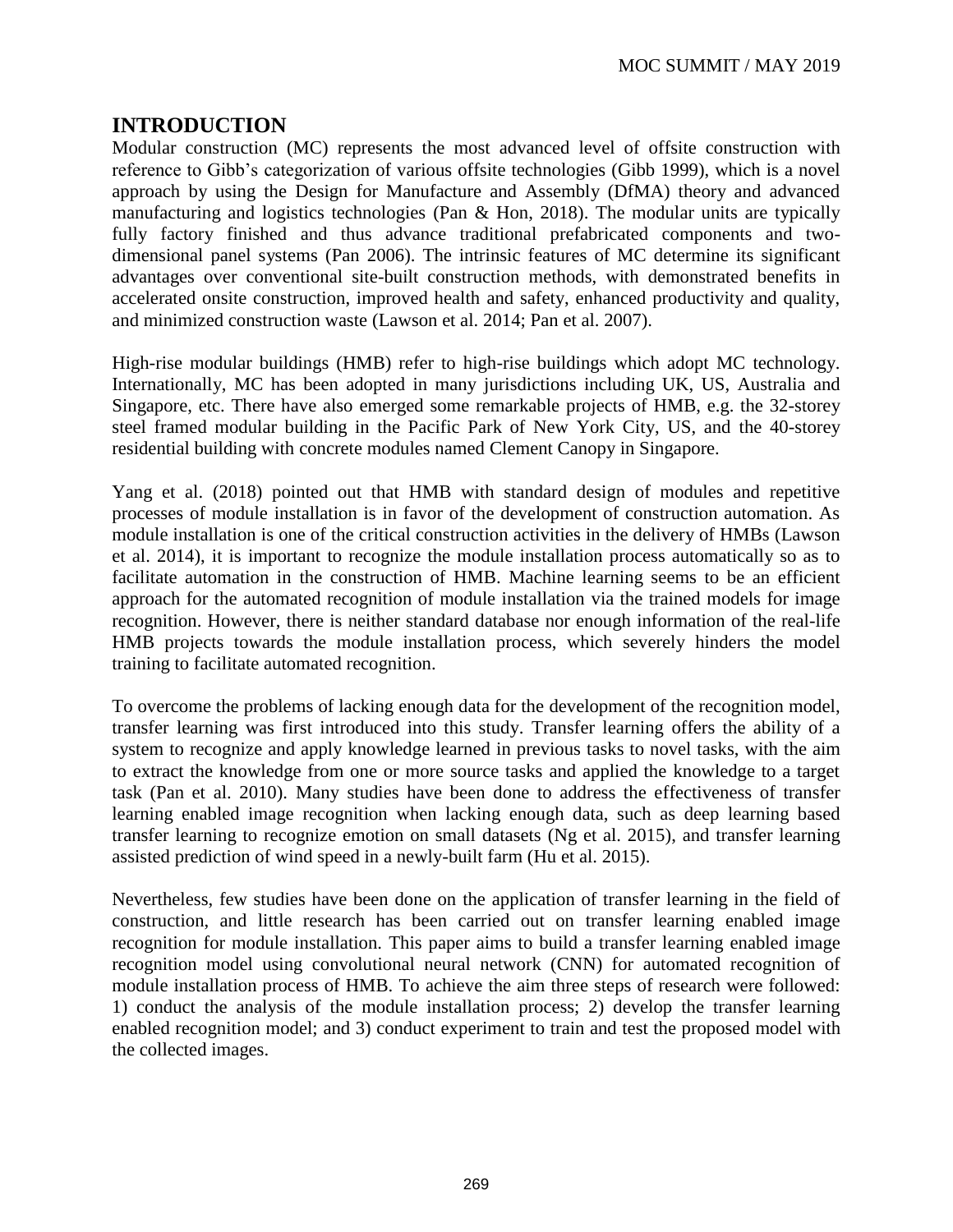# **METHODS**

#### **Module installation process analysis**

Compared with the adoption of conventional site-built construction techniques, high-rise building with MC is unique in its ability on simultaneous construction and manufacturing as most of the onsite works are transformed into the factory while with little works remaining on site. Site activities of HMB normally include foundation and lift core construction, module installation and connection, and the remaining fit-out works (Lawson et al. 2014). Among the site works of HMB, module installation (Figure 1) is one of the most critical activities to ensure the successful project delivery (Gibb 1999). Module installation usually occupies heavy-duty tower cranes which is in the critical path of the construction programme (Olearczyk et al. 2014), and it always concerns much of the construction safety (Fard et al. 2017).



**Figure 1**. Simulation of module installation of HMB

The process of module installation normally consists of hoisting/lifting, positioning (setting in place and levelling), connecting and waterproofing (connecting to adjacent modules structurally and to make a watertight seal) (Gibb 1999; Staib et al. 2008). In this paper, module installation is divided into three stages mainly, including hooking, lifting, and positioning based on the literature review and site observation.

- *Hooking*: the process of which the module is hooked from the truck or from the storage yard by the crane via a lifting frame;
- *Lifting*: the process of which the module is elevated or rotated after hooking up before reaching the designated position;
- *Positioning*: the process of which the orientation of the module is slightly adjusted in order to be set in place within the designed tolerance.

To form the database in order to develop the recognition model, images of the module installation of HMB were collected via the internet searching on Google Images, site records, and video clips from the modular suppliers. Sample of the collected images are shown in Figure 2, which are categorized with the three installation stages.



**Figure 2.** From left to right: hooking, lifting, and positioning (Courtesy of Teambuild)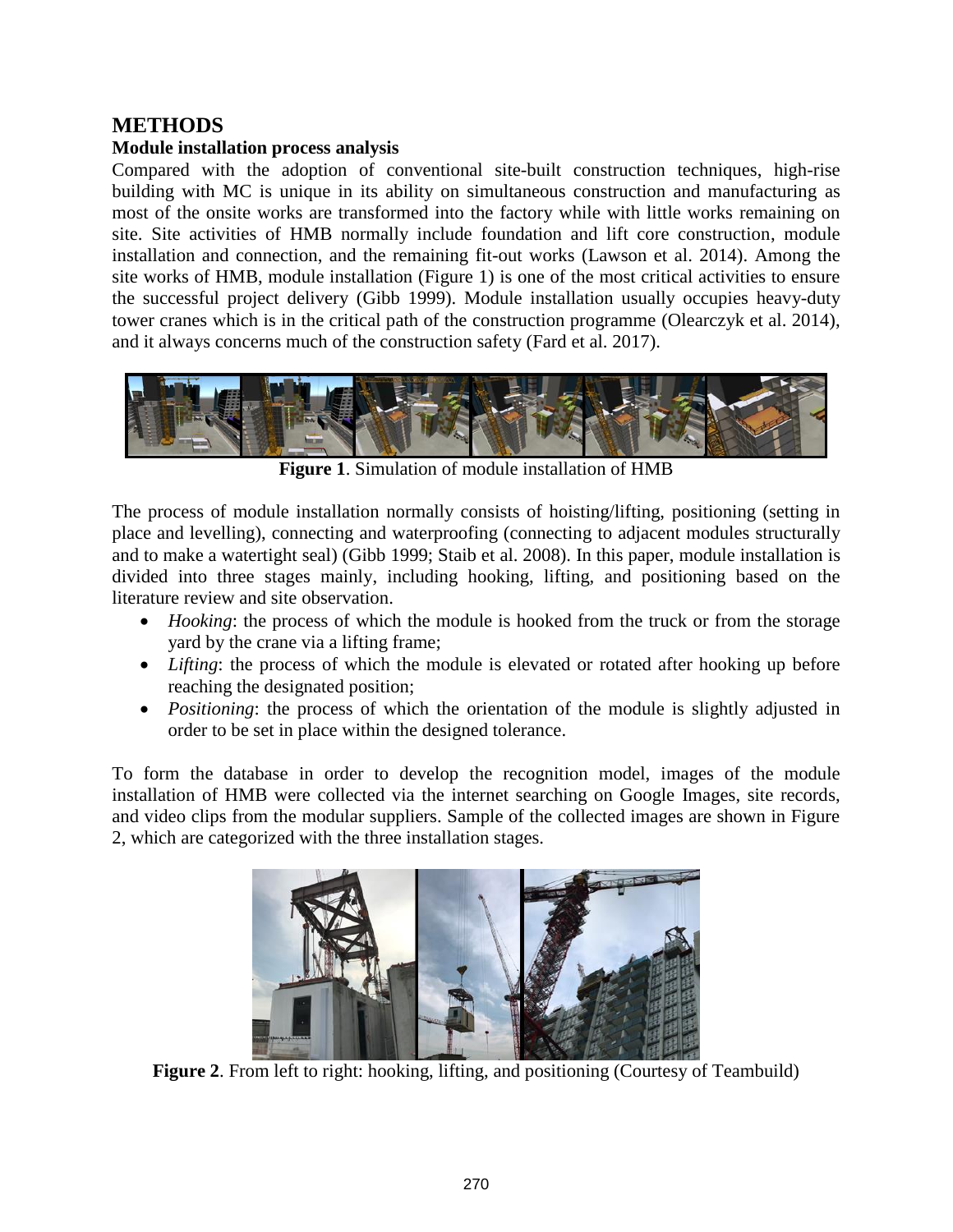#### **Model development**

#### *Transfer learning*

The framework of transfer learning used in this paper is showed in Figure 3. Let  $D_s = \{(x_{S_1}, y_{S_1}), (x_{S_2}, y_{S_2}), ..., (x_{S_n}, y_{S_n})\}$  and  $D_T = \{(x_{T_1}, y_{T_1}), (x_{T_2}, y_{T_2}), ..., (x_{T_n}, y_{T_n})\}$  denote the source and target domain data respectively,  $x_{S_i} \in X_S$  and  $x_{T_i} \in X_T$  denote the data instance of the source and the target domain respectively,  $y_{S_i} \in Y_S$  and  $y_{T_i} \in Y_T$  denote the corresponding class label of the source and the target domain respectively.

Though transfer learning has shown its powerful adaptability in many task, it is not easy to apply in the context of module installation due to the great difference between the source domain dataset  $D_s$  (the ImageNet Dataset) and the target domain dataset  $D<sub>\tau</sub>$  (the dataset of the images of module installation), as showed in Figure 3 (Right). To address such challenges, two strategies are adopted in this paper (Figure 3. Left). First, the Untrainable Sub-model extracted from Inception-v3 (Szegedy et al. 2016), which is trained based on ImageNet Dataset, is used for features extraction. This is motivated by the effectiveness of Inception-v3 in transfer learning tasks (Mednikov et al. 2018, Mittal et al. 2018). Second, features extracted from the Untrainable Sub-model are directly input into top layers of the network architecture to avoid overfitting as the target domain dataset  $D<sub>T</sub>$  is small.



**Figure 3**. Left: Model adopted for transfer learning; Right: Data instances of the source  $(X_{\rm s})$  and the target  $(X_T)$  task

#### *Convolutional neural network design*

The Inception-v3 model is used in the Source Task, the structure of which is illustrated by Szegedy (2016). The proposed network takes a  $256 \times 256$ -pixel RGB image as the input and produces a distribution over the ImageNet object classes, and it consists of 11 mixed convolutional layers (Mixed0, Mixed1, …, and Mixed10), followed by top layers as showed in Figure 4.

The Untrainable Sub-model in Target Task is extracted from the Inception-v3, specifically from its input layer to the mixed9 layer. The reason is that the layer of mixed6 has one of the lowest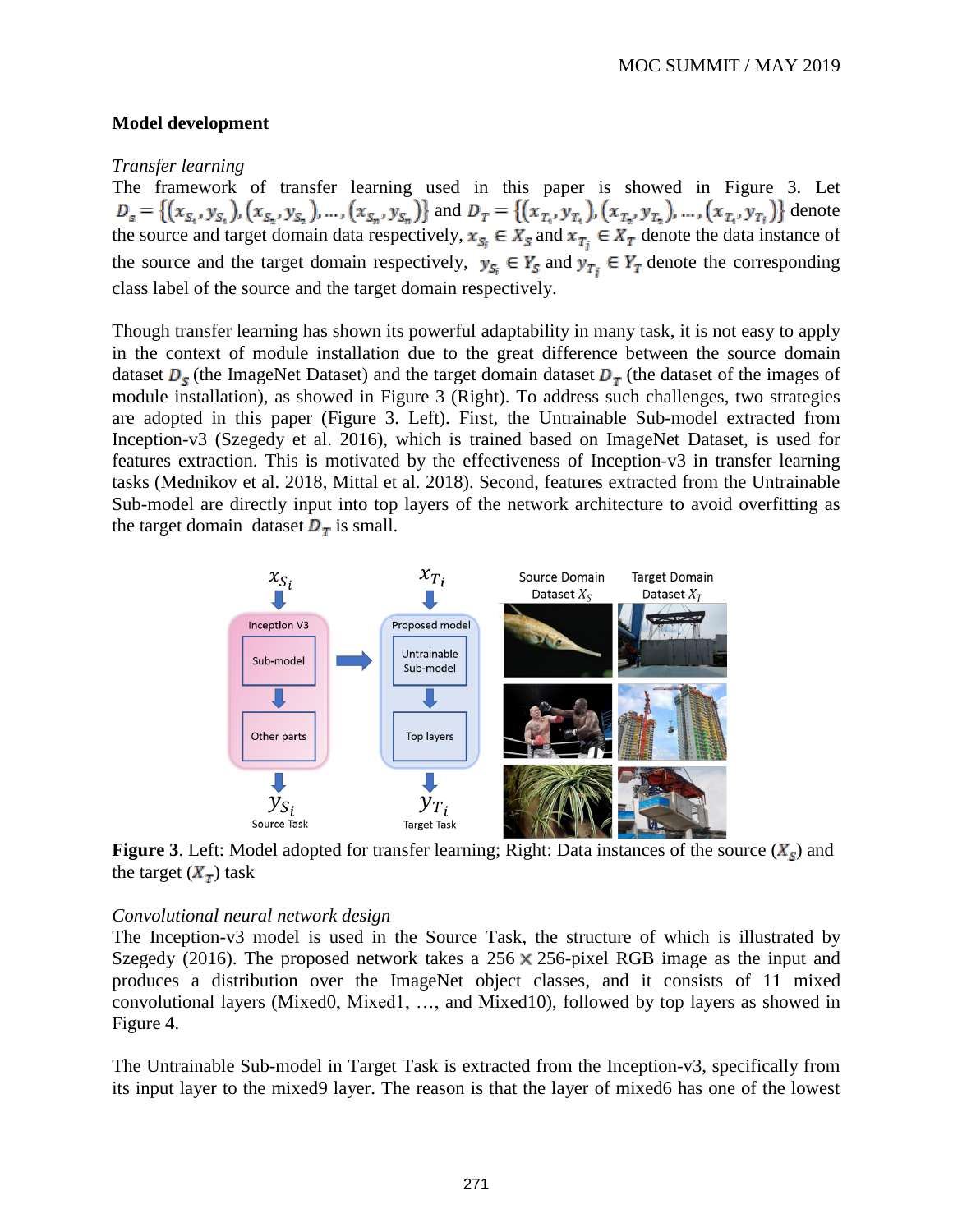dimensional outputs as  $6 \times 6 \times 2048$  features, which can reduce the number of parameters to avoid overfitting. The features extracted from the Untrainable Sub-model are flatten into 73728  $\times$  1 dimensions, followed by a 16  $\times$  1 fully connected layer and ReLU activations. The dropout layer with a rate of 0.4 is added to avoid overfitting, and the output layer is  $3 \times 1$  fully connected layer with SoftMaxactivation. The proposed network is showed in Figure 4.



**Figure 4**. The proposed network architecture

#### **Experiment**

#### *Dataset*

In line with the procedures of the module installation analyzed in the former section, the images of module installation were classified into three categories, which are hooking, lifting, and positioning. 249 images of the module installation in total had been collected as the Target Task Dataset  $(X_T)$ , which were randomly split into 70% (174 images) training samples and 30% (75 images) test samples. Image distribution of the three categories is shown in Figure 5.



**Figure 5**. Image distribution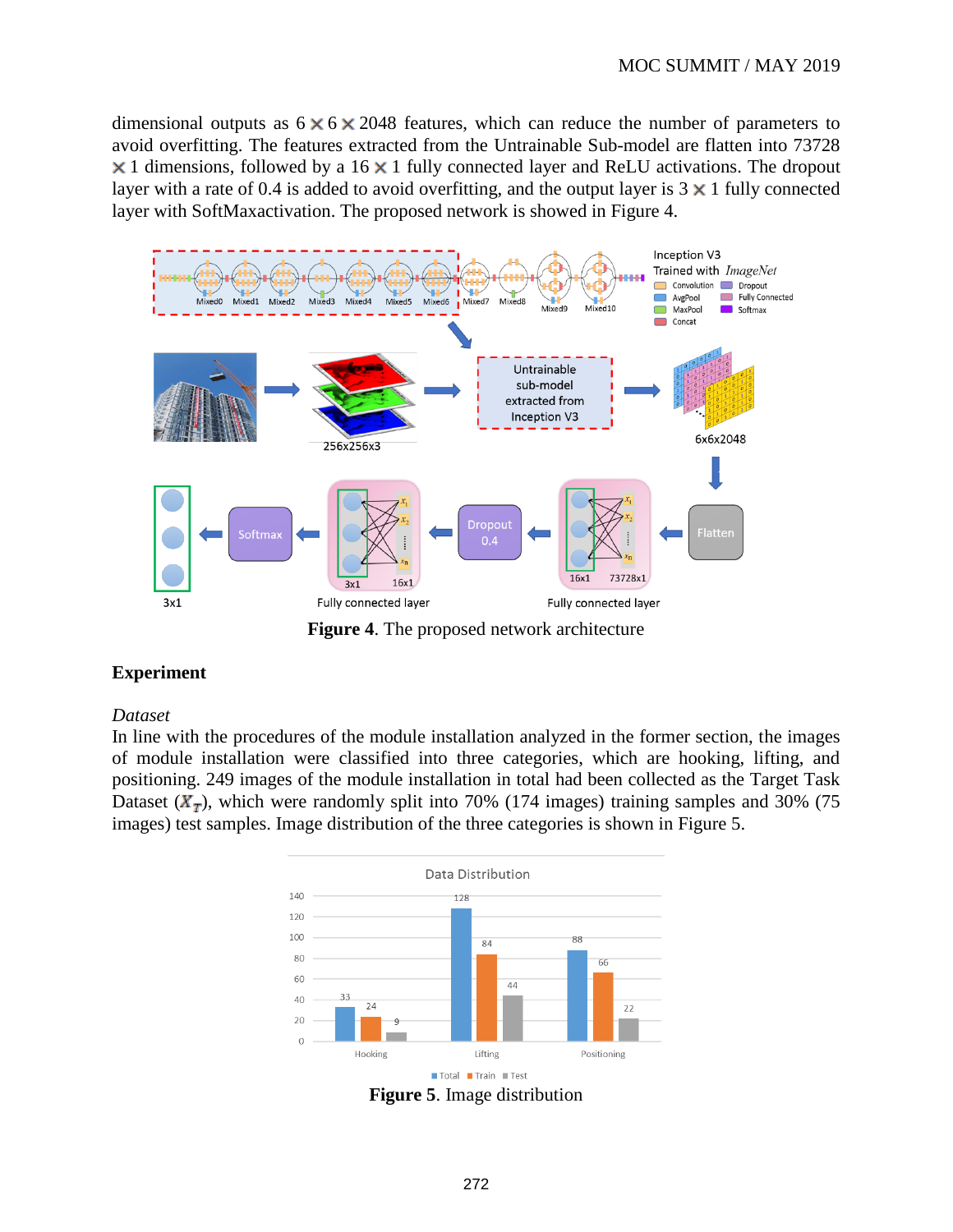#### *Network Training*

All experiments were conducted in the Google cloud platform named Google Collaboratory, using Keras library with TensorFlow backend. First, the Inception-v3 model in Keras library (Reference) was adopted as the Sourcing Task. Then, for the knowledge transferring part, the Sub-model illustrated in Figure 3 (Left), was extracted from the trained Inception-v3 model, and its parameters were set to be untrainable when fit into in the proposed recognition model. Finally, the category cross-entropy was selected as the loss function for the Target Task, so that the objective function  $L(\theta)$  became a convex function to converge (Boer 2005). The objective function  $L(\theta)$  is represented as:

$$
L(\boldsymbol{\theta}) = \arg\min_{\boldsymbol{\theta}} \left\{ -\sum_{j=1}^N y'_{T_j}(\boldsymbol{\theta}) y_{T_j} \log(y_{T_j}) \right\} \qquad j = 1, 2, ..., m \tag{1},
$$

where  $\theta$  is the parameter vector,  $y'_{T_j}$  and  $y_{T_j}$  are the predicted label and ground true label in the target task respectively, and  $m$  is the total number of samples in the target task.

Besides, Stochastic Gradient Descent (SGD) was applied in the training process, as it is one of the most effective optimization algorithms in convex optimization (Busto 2015). The SGD was set up with a learning rate of 0.01 for the first 32 epochs and 0.001 for the remaining 128 epochs, and a batch size of 16.

## **RESULTS AND DISCUSSION**

It is shown in Figure 6 that both the loss and the accuracy of the training samples get converged after around 100 epochs. The overall test accuracy reached a quite high level considering such a small dataset, which is up to  $0.8533$  as is shown in Table 1. Also, the test accuracy is smaller than the training accuracy (0.9713), which indicates that the proposed recognition model does not over fit the dataset. However, the test accuracies of the hooking and positioning are lower than the overall result, with only 0.78 and 0.72 respectively.



**Figure 6**. Results of the network training – loss and accuracy

**Table 1**. Results of the network training – training and test accuracies

|             |                 | Hooking   Lifting   Positioning   Overall |                      |
|-------------|-----------------|-------------------------------------------|----------------------|
| Train. Acc. |                 |                                           | $0.9242 \mid 0.9713$ |
| Test Acc.   | $0.7778$ 0.9318 |                                           | $0.7273 \mid 0.8533$ |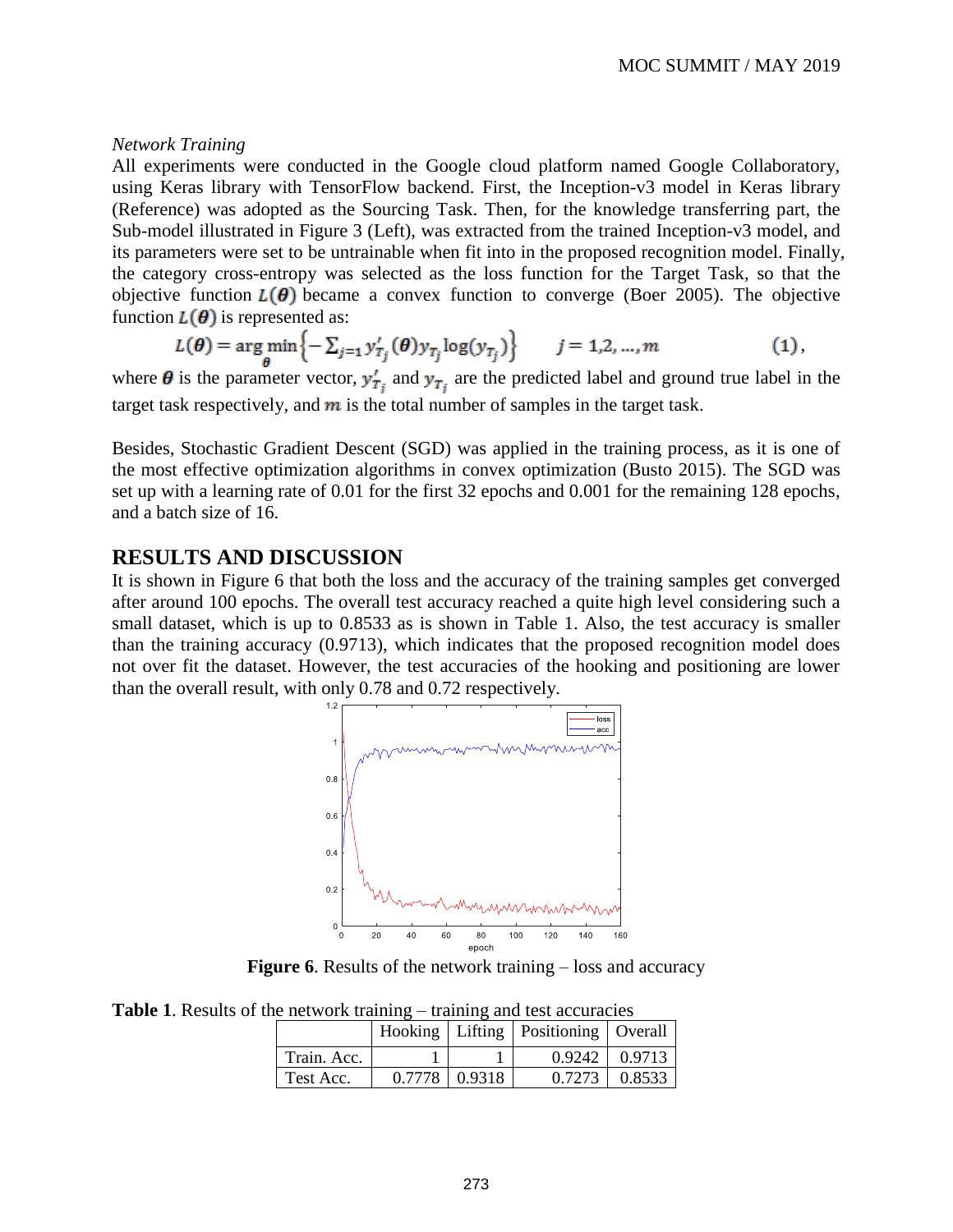Quite a high accuracy (85.33%) is achievable with the proposed recognition model considering such a small scale of target domain Dataset, which is mainly due to the reasonable segmentation of modular installation and the application of transfer learning in the model training process. The three stages of module installation process (hooking, lifting and positioning) well reflect the features of on-site activities of HMB, which facilitates to the automated recognition with the proposed model. In addition, the adoption of transfer learning offers a chance for features extraction and overfitting avoidance with the mature Sub-model, which in turn greatly improves the performance of the proposed model. Due to the small scare of the hooking and positioning images available, with only 88 for the former and 33 for the latter (Figure 5), it is explainable that the test accuracies of these two categories are less than 80%. Since only a small batch of images was used in this study, it is believed that the model could be further improved when more data are provided.

### **CONCLUSIONS**

This paper has proposed a transfer learning enabled CNN model to recognize the module installation process of HMB. First, the process of module installation is divided into three stages: hooking, lifting and positioning. Second, the proposed recognition model is developed based on transfer learning. Last, the results of the experiment show that the proposed recognition model can well recognize the stages of module installation with an accuracy of 85.33%, which could be increased with more images available.

The developed model is believed to be helpful for the planning and control of HMB construction. Except for the automated recognition of the module installation process, the model can be further used to calculate the cycle time of the installation with relevant monitoring devices. In summary, the proposed recognition model accelerates automation in the construction of HMBs for enhanced productivity and accuracy.

### **REFERENCES**

Boer, P. D. E. (2005)."A Tutorial on the Cross-Entropy Method." 19–67.

- Busto, P. P. (2015)."Adaptation of Synthetic Data for Coarse-to-Fine Viewpoint Refinement." *BMVC*, 2.
- Fard, M. M., Terouhid, S. A., Kibert, C. J., andHakim, H. (2017)."Safety concerns related to modular/prefabricated building construction." *International Journal of Injury Control and Safety Promotion*, 24(1), 10–23.
- Gibb, A. G. F. (1999).*Off-Site Fabrication: prefabrication, preassembly, and modularisation*. Whittles Publishing.
- Lawson, M., Ogden, R., and Goodier, C. (2014).*Design in Modular Construction*. CRC Press.
- Mednikov, Y., Nehemia, S., Zheng, B., Benzaquen, O., and Lederman, D. (2018)."Transfer Representation Learning using Inception - V3 for the Detection of Masses in Mammography." *2018 40th Annual International Conference of the IEEE Engineering in Medicine and Biology Society (EMBC)*, IEEE, 2587–2590.
- Mittal, S., Kaushik, P., Hashmi, S., and Kumar, K. (2018)."Robust Real Time Breaking of Image CAPTCHAs Using Inception-v3 Model." *2018 Eleventh International Conference on Contemporary Computing (IC3)*, IEEE, 1–5.